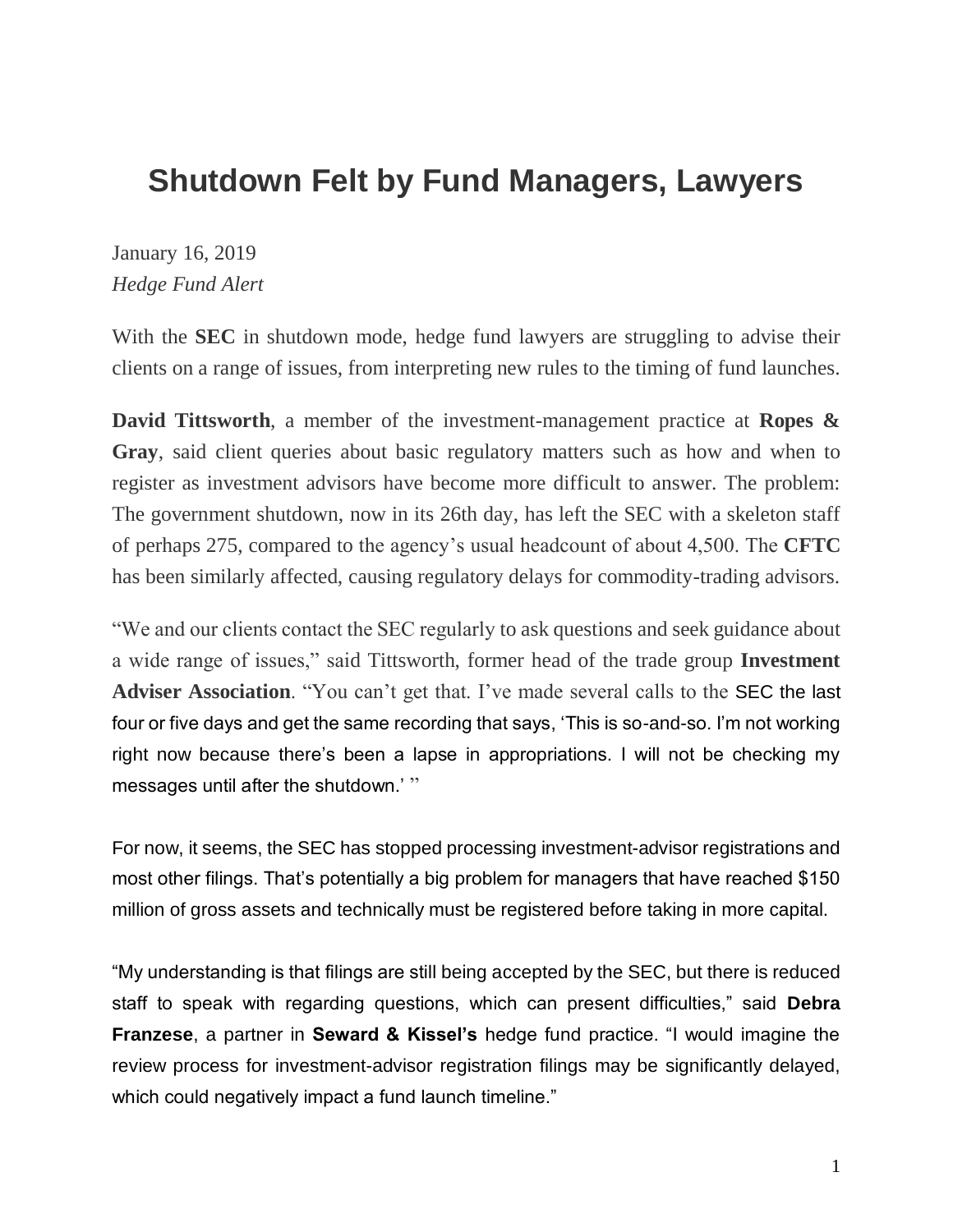Other functions the SEC has suspended under its shutdown plan include audits, enforcement, litigation, rule-making and rule interpretations — including decisions about exemptive relief.

"If the shutdown continues, the issues will become bigger," said **Antonia Savaria**, founder of compliance consultant **Atlantia Advisers** of New York. "New advisor applications will not be processed, no-action letters will not be issued."

That raises the prospect of continued delays even after the government reopens, given the growing backlog of cases. A veteran hedge fund lawyer said he's never seen anything like it. During past government shutdowns, he said, the SEC was able to tap surplus funding to maintain key operations. Not this time.

"I talked to someone at the SEC in a position to know," the lawyer said. "He said there's really no answer, saying that 'Once the shutdown ends, we'll be providing some guidance about how to deal with the backlog. But I don't know what that will be.'"

Another way the shutdown has affected fund managers: Public companies haven't been able to get approval for share sales, resulting in a drought of initial public offerings, **The Wall Street Journal** reported last week.

One long/shore equity manager who invests in IPOs said his strategy has hit a wall "We had a number of companies we were extremely interested in investing in," he said. "I'm under the same pressure from my LPs to make money, but I can't do it how I want to do it."

The budget impasse in Washington also is affecting the cryptocurrency market. Perhaps most notably, **Intercontinental Exchange's** plans for a bitcoin futures exchange are on hold until regulators can solicit public comments, **CoinDesk** reported on Jan. 14. The new venue, called **Bakkt**, originally was scheduled to go live on Jan. 24.